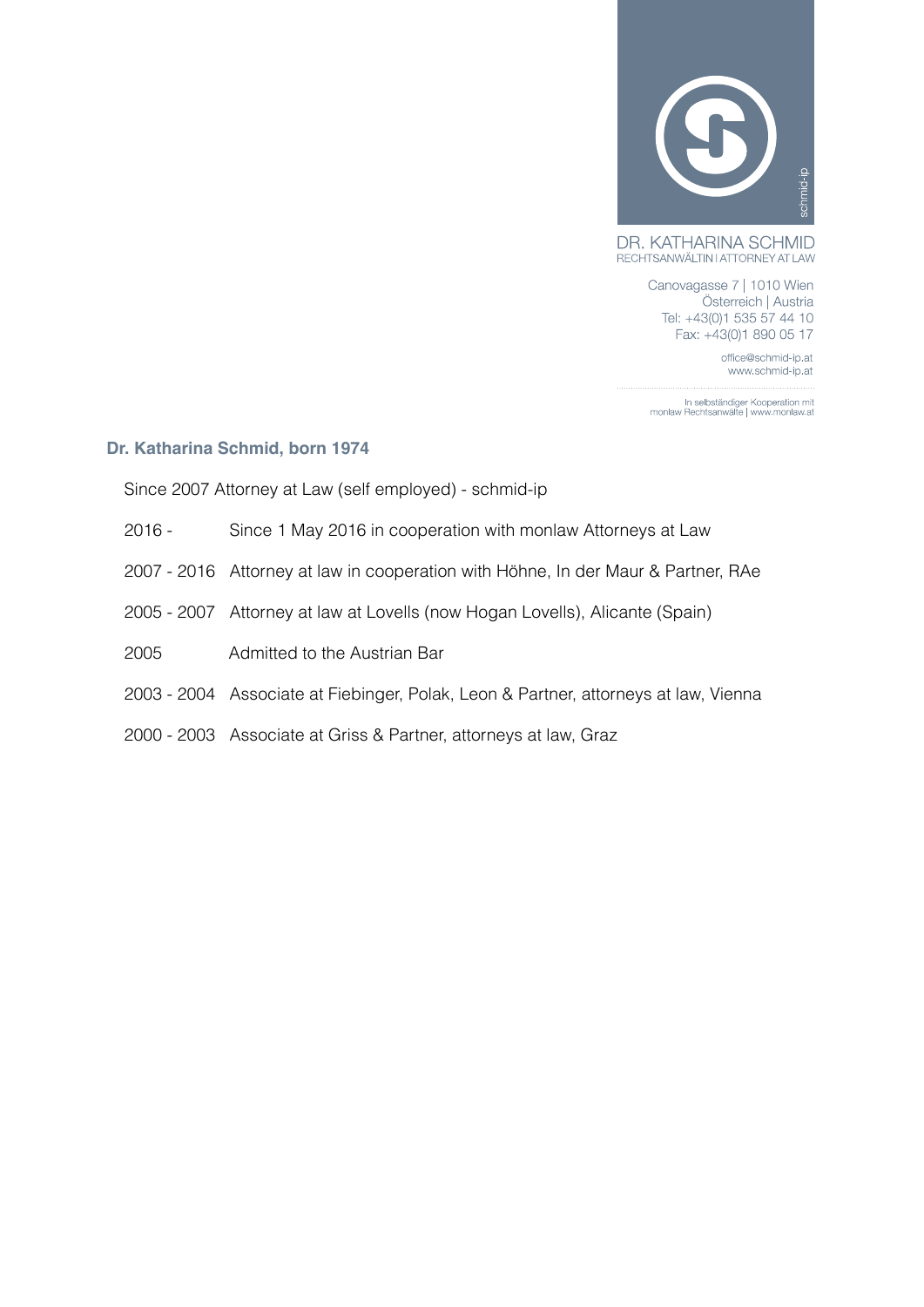## **Publications**

Recently published: Co-Author of Wiebe/Kodek (Editors), Legal Commentary on the Austrian Unfair Competition Law Act, 2nd Edition, Editorial MANZ (2016), contributions § 9 (Rights in Unregistered Signs - "Kennzeichenverletzungen"), § 25 (Publication of Verdicts), § 21 (up to 2012 also  $\S$  1 (Breach of Law - "Rechtsbruch"),.

Regular contributions to the Kluwer Trademark Blog www.kluwertrademarkblog.com (since 12/2015)

Regular reviews of case law and annotations to decisions, e.g. ,

Austrian Supreme Court Decision of 16.12.2014, 4 Ob 190/14s, ÖBl 2015/26 (p. 122) - MCBERG (MC DONALD'S)

Austrian Supreme Court Decision (OGH) of 17.2.2014, 4 Ob 10/14 w - ÖBl 2014/46 (S. 222) - Jimi Hendrix.

CJEU (ECJ) Decision of 6.2.2014 in case C-65/12, Leidseplein Beheer BV, Hendrikus de Vries vs. Red Bull GmbH, Red Bull Nederland BV - Bull Dog, ÖBl 2014/37 (p. 176). OGH 14.2.2006, 4 Ob 177/05s –Baustellenwerbung II, ÖBl 2007/31, 137 (140) (Community design law)

Schmid in Schenk/Lovrek/Mussger/Neumayr, Festschrift für Irmgard Griss (2011) 569, "Kennzeichenbenutzung nach »Céline« – doch keine Einheit der marken- und firmenmäßigen Benutzung?"

"The Name of a Trade Establishment as Business Identifier" (German title "Die Etablissementbezeichnung als Unternehmenskennzeichen"), ipCompetence Vol. 3 (2010) 4.

"Trap: Unjustified Refusal to Accept an Offer to Conclude an Enforceable Default Settlement", ÖBl 2004, 203,

(as Katharina Hiti) Annotation to Austrian Supreme Court decision OGH 15.10.2002, 4 Ob 209/02t – Brühl, ÖBl, 2003/23, 87 (Hiti) and "Third Party Effects of Trademark and Patent Licences", Österreichische Blätter für gewerblichen Rechtsschutz und Urheberrecht (ÖBl) 2003, 4.

Doctoral Thesis (as Katharina Hiti) "Refusal to license by the Owners of Intellectual Property Rights in Austrian and EU Competition Law also an Examination of the .Essential Facilities'-doctrine", Graz 2001. Awarded with the Josef-Krainer-Förderungspreis 2002: http://www. steirisches-gedenkwerk.at/preistr/2002.htm.